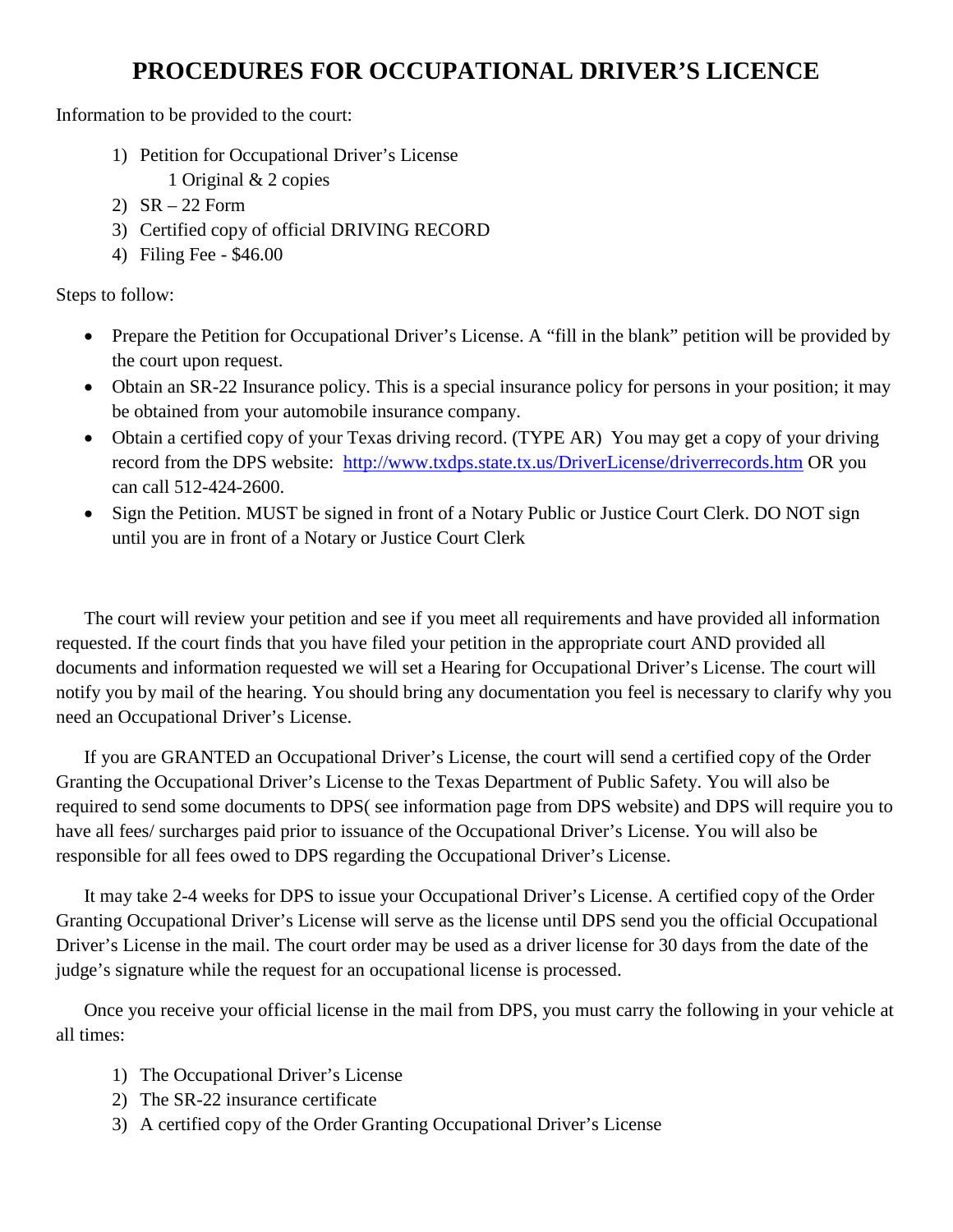**Search DPS**

*Enter Text Below*

 $\alpha$ 

**DPS HOME SERVICES EMPLOYMENT ABOUT US**

Select Language

**Driver License & ID Card**

Driver License Home Renew Change Address Office Locations Mega Centers Customer Service Center

### **Occupational License**

An occupational license, also called an essential need license, is a special type of restricted license issued to individuals whose driver license has been suspended, revoked or denied for certain offenses other than medical or delinquent child support.

**NOTE:** Individuals may still qualify for an occupational license even if their driver license has been suspended for surcharges.

An occupational license authorizes the operation of a non-commercial motor vehicle in connection with an individual's:

- 1. Work,
- 2. School-related activities, or
- 3. Performance of essential household duties.

#### **Request an Occupational License**

Requests for an occupational license must be made to the Justice of the Peace, county or district court where the individual lives or to the court of original jurisdiction where the offense occurred.

If the Justice of the Peace, county or district court determines the individual is eligible to apply for an occupational license, then a court order will be issued. The court order is not the occupational license. A court order is only the order which authorizes the Department of Public Safety (DPS) to issue the occupational license.

An application, also known as a petition, is available for free from the Travis County Law Library and can be found at **TexasLawHelp.org**. Please consult with your local court before submitting to ensure this petition will be acceptable for the issuance of the court order.

#### **Issuance of an Occupational License**

The court order and all required items must be submitted to DPS before an occupational license will be issued. The court order may be used as a driver license for 45 days from the date of the judge's signature while the request for an occupational license is processed.

Individuals must submit the following items to DPS:

- 1. A certified copy of the petition and a certified copy of the court order granting the occupational license.
	- a. The judge has the authority to grant an occupational order.
	- b. If the individual is participating in a special drug court program, then the petition is not required.
- 2. A **Financial Responsibility Insurance Certificate (SR-22)**.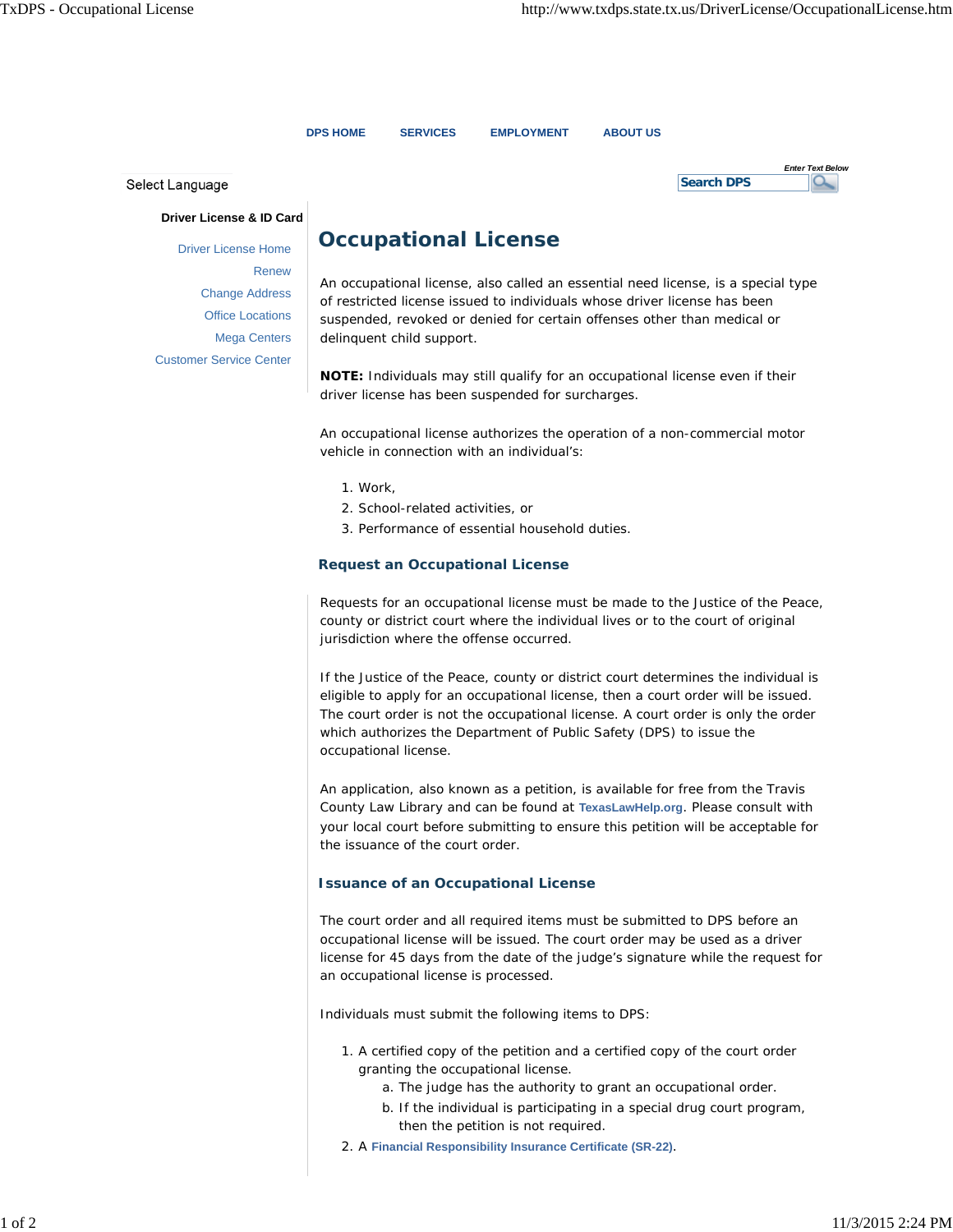- 3. Payment of the occupational license fee.
	- a. An occupational license is typically issued for one year or less; the maximum length of issuance is two years.
	- b. The court must grant the issuance of an occupational license beyond one year.
- 4. Payment of **reinstatement fees**.

 **DPS Mailing Address, Fax Number and Email Information**

Required documents can be submitted by mail, fax or email. All documents submitted by email must be in PDF format. Individual must write their name, date of birth and driver license number on all documents so their record can be properly identified.

| <b>Mailing Address:</b> | Texas Department of Public Safety  |
|-------------------------|------------------------------------|
|                         | Enforcement and Compliance Service |
|                         | P.O. Box 4087                      |
|                         | Austin, TX 78773-0320              |
| <b>Fax Number:</b>      | 512-424-2848                       |
| Email:                  | driver.improvement@dps.texas.gov   |
|                         |                                    |

#### **Waiting Periods**

An occupational license is issued once the request is processed unless one of the following situations applies:

- 1. The individual's driver license was previously suspended as a result of an alcohol- or drug-related offense then there is a 90-day waiting period.
- 2. The individual's driver license was in suspension as a result of an intoxication-related conviction then there is a 180-day waiting period.
- 3. There are at least two administrative license revocations on the individual's driver record then a mandatory one-year waiting period applies.

#### **Individuals Not Eligible**

If an individual's driving privilege is currently suspended, revoked, cancelled or denied under any law in the State of Texas, then an occupational license will not be issued to operate a commercial vehicle.

#### **Driver Eligibility Status**

For individuals who are required to submit compliance documents (i.e. certificate of completion, SR-22, etc.), their driver eligibility status will change from "ineligible" to "eligible" on the **License Eligibility** website once all documents have been processed and fees have been paid.



| Texas Veterans Portal | Texas Fusion Center Privacy Policy | texas.gov | OST Entry | PREA

© 2000-2011 Texas Department of Public Safety.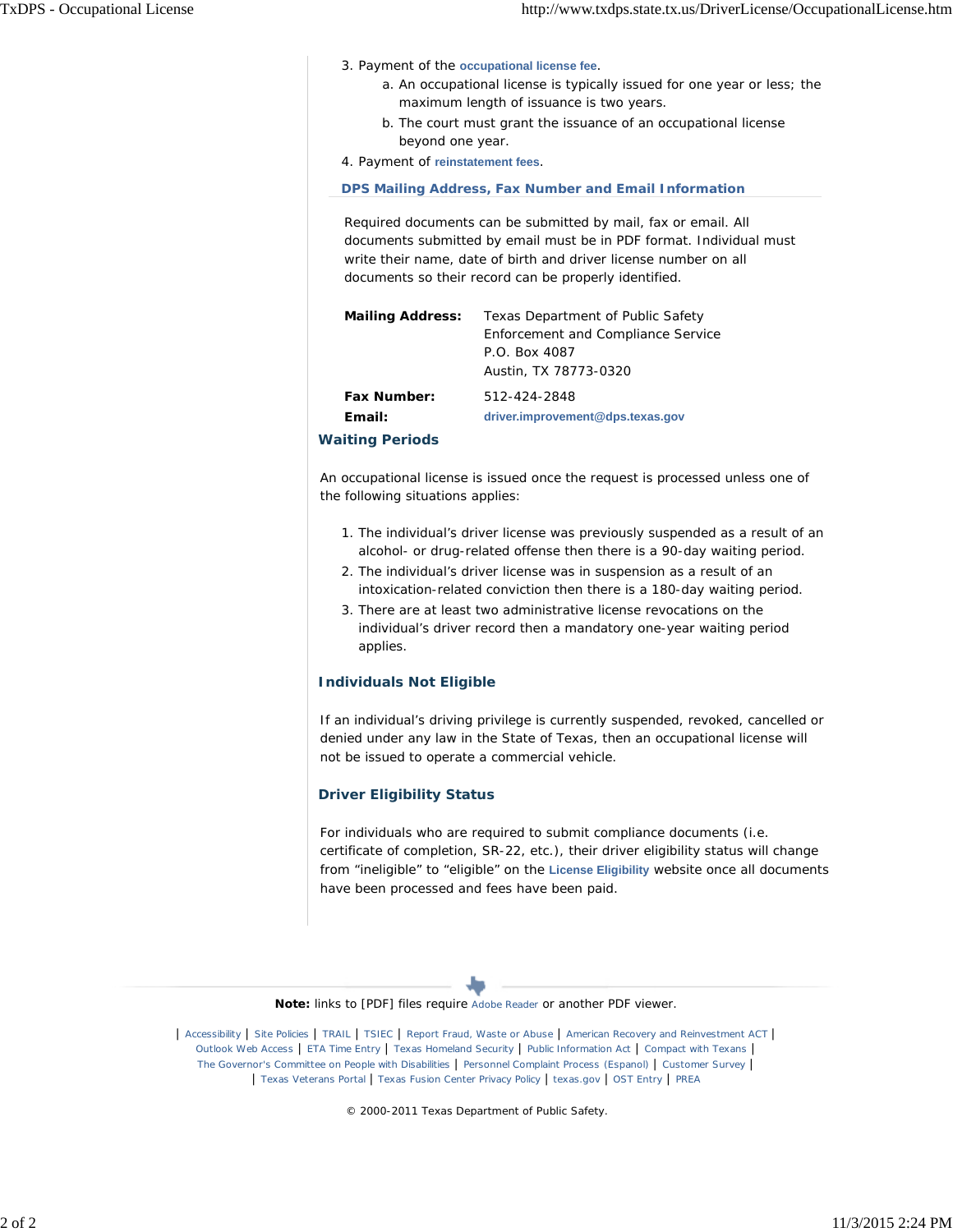Cause No. \_\_\_\_\_\_\_\_\_\_\_\_\_\_\_\_\_\_\_\_\_\_\_\_\_\_\_\_

# EX PARTE IN THE JUSTICE COURT PRECINCT THREE (Name of Petitioner) FANNIN COUNTY, TEXAS

### PETITION FOR OCCUPATIONAL DRIVER'S LICENSE

I,\_\_\_\_\_\_\_\_\_\_\_\_\_\_\_\_\_\_\_\_\_\_\_\_\_\_\_\_\_\_\_\_(Name of Petitioner), seek an occupational driver's license from this court based on information provided below. (*You must swear that the information you provided in this petition is true and correct. Failure to provide true and accurate information may result in criminal penalties*.)

### **Section 1. General Information.**

*You must complete/check all applicable sections.*

|        | <u>and the contract of the contract of the contract of the contract of the contract of the contract of the contract of the contract of the contract of the contract of the contract of the contract of the contract of the contr</u> |
|--------|--------------------------------------------------------------------------------------------------------------------------------------------------------------------------------------------------------------------------------------|
|        |                                                                                                                                                                                                                                      |
| $\Box$ |                                                                                                                                                                                                                                      |
| □      | I am the primary caretaker of _______ children less than 16 years of age.                                                                                                                                                            |
| □      | I HAVE BEEN ordered by a magistrate to install an ignition interlock device on my vehicle, and/or not<br>to operate any vehicle which is not equipped with an ignition interlock device.                                             |
| $\Box$ | I HAVE NOT BEEN ordered by a magistrate to install an ignition interlock device on my vehicle,<br>and/or not to operate any vehicle which is not equipped with an ignition interlock device.                                         |

- $\Box$  I have a commercial driver's license.
- $\Box$  I do not have a commercial driver's license.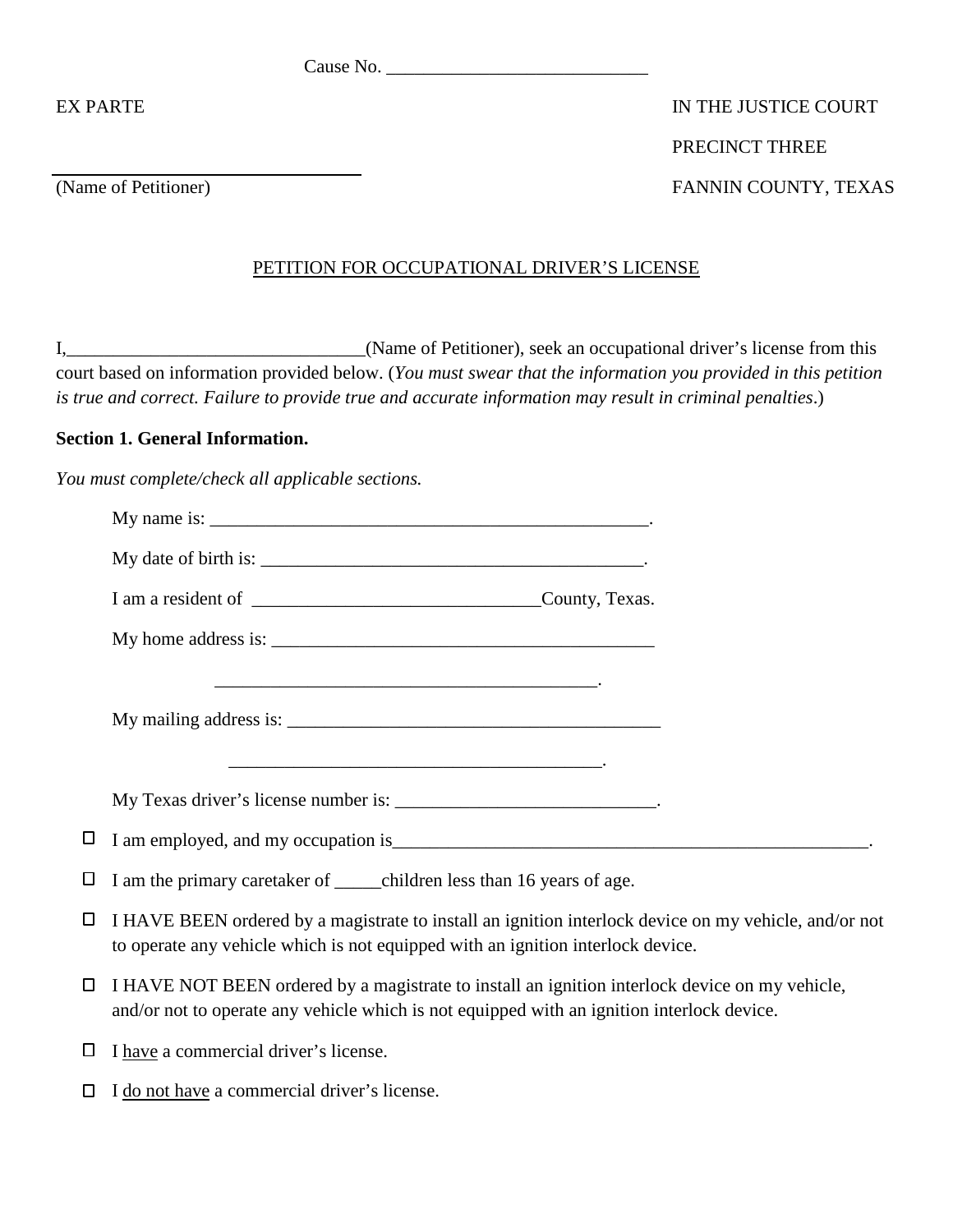#### **Section 2. Reason(s) for Driver's License Suspension.**

*You must complete/check all applicable sections.*

- $\Box$  My driver's license has been suspended as the result of an arrest for an intoxication-related offense in \_\_\_\_\_\_\_\_\_\_\_\_\_\_\_\_\_\_\_\_ County, because:
	- A peace officer requested a sample of my breath or blood and I refused;  $\Box$

Or

- $\Box$ I provided a sample of my breath or blood, and the sample contained an alcohol concentration greater then 0.08.
- $\Box$ My driver's license has been automatically suspended as the result of a conviction for Driving While Intoxicated (DWI) in a County or District Court.
- $\Box$  My driver's license has been suspended as the result of a conviction for a criminal offense in a justice or municipal court. *Please provide information regarding this offense, including the name of the court in which you were convicted, the cause number, and the type of offense, below.*

\_\_\_\_\_\_\_\_\_\_\_\_\_\_\_\_\_\_\_\_\_\_\_\_\_\_\_\_\_\_\_\_\_\_\_\_\_\_\_\_\_\_\_\_\_\_\_\_\_\_\_\_\_\_\_\_\_\_\_\_\_\_\_\_\_\_\_\_\_\_\_\_\_\_\_\_\_\_\_\_\_\_\_\_

\_\_\_\_\_\_\_\_\_\_\_\_\_\_\_\_\_\_\_\_\_\_\_\_\_\_\_\_\_\_\_\_\_\_\_\_\_\_\_\_\_\_\_\_\_\_\_\_\_\_\_\_\_\_\_\_\_\_\_\_\_\_\_\_\_\_\_\_\_\_\_\_\_\_\_\_\_\_\_\_\_\_\_\_

\_\_\_\_\_\_\_\_\_\_\_\_\_\_\_\_\_\_\_\_\_\_\_\_\_\_\_\_\_\_\_\_\_\_\_\_\_\_\_\_\_\_\_\_\_\_\_\_\_\_\_\_\_\_\_\_\_\_\_\_\_\_\_\_\_\_\_\_\_\_\_\_\_\_\_\_\_\_\_\_\_\_\_\_

\_\_\_\_\_\_\_\_\_\_\_\_\_\_\_\_\_\_\_\_\_\_\_\_\_\_\_\_\_\_\_\_\_\_\_\_\_\_\_\_\_\_\_\_\_\_\_\_\_\_\_\_\_\_\_\_\_\_\_\_\_\_\_\_\_\_\_\_\_\_\_\_\_\_\_\_\_\_\_\_\_\_\_\_

\_\_\_\_\_\_\_\_\_\_\_\_\_\_\_\_\_\_\_\_\_\_\_\_\_\_\_\_\_\_\_\_\_\_\_\_\_\_\_\_\_\_\_\_\_\_\_\_\_\_\_\_\_\_\_\_\_\_\_\_\_\_\_\_\_\_\_\_\_\_\_\_\_\_\_\_\_\_\_\_\_\_\_\_

\_\_\_\_\_\_\_\_\_\_\_\_\_\_\_\_\_\_\_\_\_\_\_\_\_\_\_\_\_\_\_\_\_\_\_\_\_\_\_\_\_\_\_\_\_\_\_\_\_\_\_\_\_\_\_\_\_\_\_\_\_\_\_\_\_\_\_\_\_\_\_\_\_\_\_\_\_\_\_\_\_\_\_\_

\_\_\_\_\_\_\_\_\_\_\_\_\_\_\_\_\_\_\_\_\_\_\_\_\_\_\_\_\_\_\_\_\_\_\_\_\_\_\_\_\_\_\_\_\_\_\_\_\_\_\_\_\_\_\_\_\_\_\_\_\_\_\_\_\_\_\_\_\_\_\_\_\_\_\_\_\_\_\_\_\_\_\_\_

\_\_\_\_\_\_\_\_\_\_\_\_\_\_\_\_\_\_\_\_\_\_\_\_\_\_\_\_\_\_\_\_\_\_\_\_\_\_\_\_\_\_\_\_\_\_\_\_\_\_\_\_\_\_\_\_\_\_\_\_\_\_\_\_\_\_\_\_\_\_\_\_\_\_\_\_\_\_\_\_\_\_\_\_

\_\_\_\_\_\_\_\_\_\_\_\_\_\_\_\_\_\_\_\_\_\_\_\_\_\_\_\_\_\_\_\_\_\_\_\_\_\_\_\_\_\_\_\_\_\_\_\_\_\_\_\_\_\_\_\_\_\_\_\_\_\_\_\_\_\_\_\_\_\_\_\_\_\_\_\_\_\_\_\_\_\_\_\_

\_\_\_\_\_\_\_\_\_\_\_\_\_\_\_\_\_\_\_\_\_\_\_\_\_\_\_\_\_\_\_\_\_\_\_\_\_\_\_\_\_\_\_\_\_\_\_\_\_\_\_\_\_\_\_\_\_\_\_\_\_\_\_\_\_\_\_\_\_\_\_\_\_\_\_\_\_\_\_\_\_\_\_

- $\Box$  My driver's license has been suspended as the result of a physical or mental disability.
- My driver's license has been suspended as a result of a conviction for Racing on a Highway.
- $\Box$  My driver's license has been suspended because a court ordered me to attend a Driver Education Program and suspended my license for 365 days.
- My driver's license has been suspended for another reason, described below: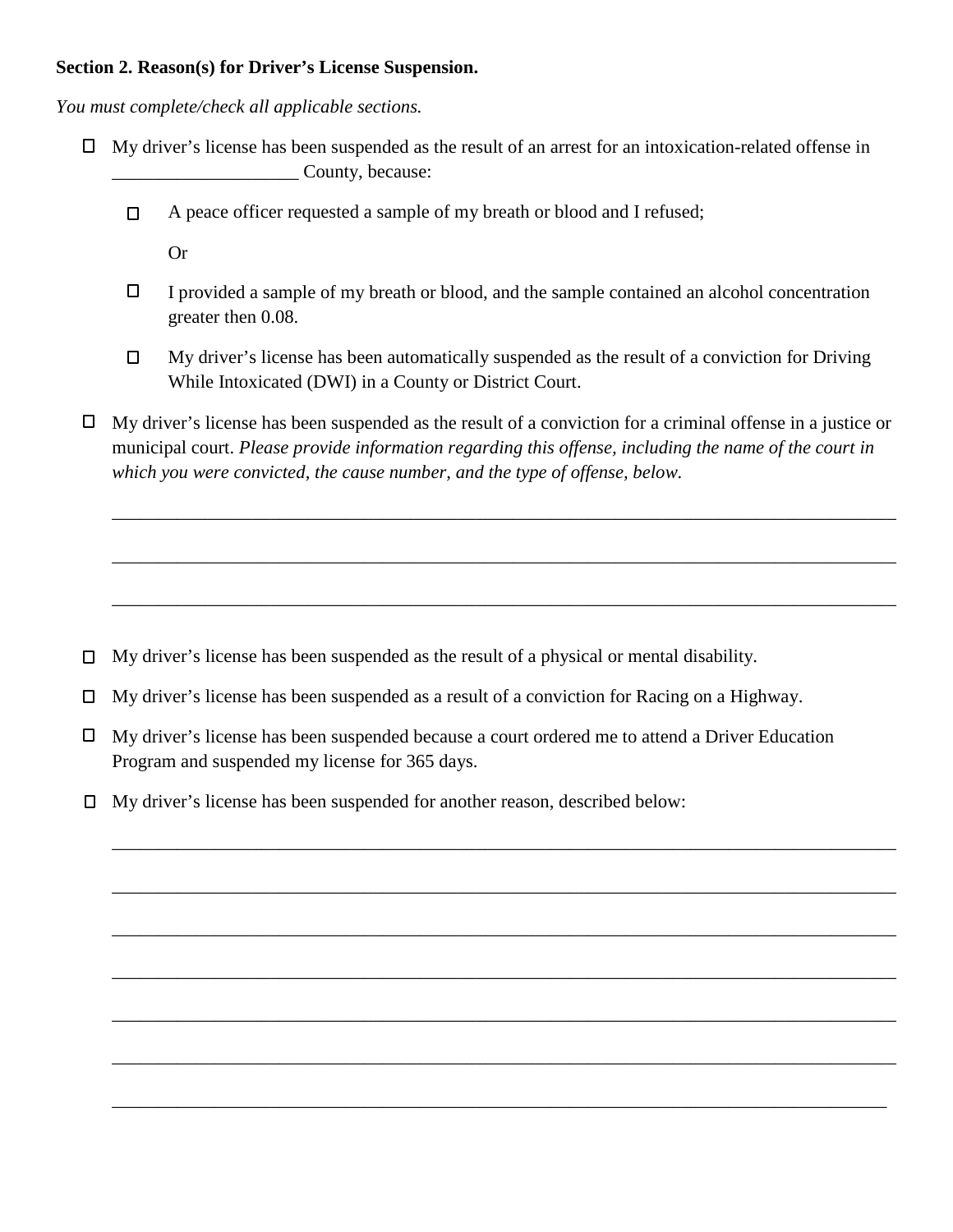### **Section 3. Essential Need.**

*You must complete/check all applicable sections.*

(*Note: In order to obtain an occupational license, you must demonstrate an essential need to operate a motor vehicle. The Texas Transportation Code defines "essential need" as the "need of a person for the operation of a motor vehicle: (A) in the performance of an occupation or trade or for transportation to and from the place at which the person practices the person's occupation or trade; (B) for transportation to and from an educational facility in which the person is enrolled; (C) in the performance of essential household duties." In order to demonstrate an essential need to operate a motor vehicle, you may attach additional documentation, such as a letter from your employer. If you attach additional documentation, be sure to check the appropriate box in Section 5 of this petition*.)

- $\Box$ I am seeking this occupational license in order to (*check all that apply*):
	- $\Box$  Travel to and from my place of work;
	- $\Box$  Perform the duties of my job;
	- □ Travel to and from school; or
	- $\Box$  Perform essential household duties.

In the space below, provide an address and description for any destination you seek to travel to while using an occupational license.

\_\_\_\_\_\_\_\_\_\_\_\_\_\_\_\_\_\_\_\_\_\_\_\_\_\_\_\_\_\_\_\_\_\_\_\_\_\_\_\_\_\_\_\_\_\_\_\_\_\_\_\_\_\_\_\_\_\_\_\_\_\_\_\_\_\_\_\_\_\_\_\_\_\_\_\_\_\_\_\_\_\_\_\_\_\_\_\_\_\_

\_\_\_\_\_\_\_\_\_\_\_\_\_\_\_\_\_\_\_\_\_\_\_\_\_\_\_\_\_\_\_\_\_\_\_\_\_\_\_\_\_\_\_\_\_\_\_\_\_\_\_\_\_\_\_\_\_\_\_\_\_\_\_\_\_\_\_\_\_\_\_\_\_\_\_\_\_\_\_\_\_\_\_\_\_\_\_\_\_\_

\_\_\_\_\_\_\_\_\_\_\_\_\_\_\_\_\_\_\_\_\_\_\_\_\_\_\_\_\_\_\_\_\_\_\_\_\_\_\_\_\_\_\_\_\_\_\_\_\_\_\_\_\_\_\_\_\_\_\_\_\_\_\_\_\_\_\_\_\_\_\_\_\_\_\_\_\_\_\_\_\_\_\_\_\_\_\_\_\_\_

\_\_\_\_\_\_\_\_\_\_\_\_\_\_\_\_\_\_\_\_\_\_\_\_\_\_\_\_\_\_\_\_\_\_\_\_\_\_\_\_\_\_\_\_\_\_\_\_\_\_\_\_\_\_\_\_\_\_\_\_\_\_\_\_\_\_\_\_\_\_\_\_\_\_\_\_\_\_\_\_\_\_\_\_\_\_\_\_\_\_

\_\_\_\_\_\_\_\_\_\_\_\_\_\_\_\_\_\_\_\_\_\_\_\_\_\_\_\_\_\_\_\_\_\_\_\_\_\_\_\_\_\_\_\_\_\_\_\_\_\_\_\_\_\_\_\_\_\_\_\_\_\_\_\_\_\_\_\_\_\_\_\_\_\_\_\_\_\_\_\_\_\_\_\_\_\_\_\_\_\_

In the space below, fully describe all public transportation options within one mile of any destination described above, including your home, place of work, school, or place where you perform essential household duties. *Public transportation options may include bus service, rail service, rural automobile service, ride-sharing services, etc.*

\_\_\_\_\_\_\_\_\_\_\_\_\_\_\_\_\_\_\_\_\_\_\_\_\_\_\_\_\_\_\_\_\_\_\_\_\_\_\_\_\_\_\_\_\_\_\_\_\_\_\_\_\_\_\_\_\_\_\_\_\_\_\_\_\_\_\_\_\_\_\_\_\_\_\_\_\_\_\_\_\_\_\_\_\_\_\_\_\_\_

\_\_\_\_\_\_\_\_\_\_\_\_\_\_\_\_\_\_\_\_\_\_\_\_\_\_\_\_\_\_\_\_\_\_\_\_\_\_\_\_\_\_\_\_\_\_\_\_\_\_\_\_\_\_\_\_\_\_\_\_\_\_\_\_\_\_\_\_\_\_\_\_\_\_\_\_\_\_\_\_\_\_\_\_\_\_\_\_\_\_

\_\_\_\_\_\_\_\_\_\_\_\_\_\_\_\_\_\_\_\_\_\_\_\_\_\_\_\_\_\_\_\_\_\_\_\_\_\_\_\_\_\_\_\_\_\_\_\_\_\_\_\_\_\_\_\_\_\_\_\_\_\_\_\_\_\_\_\_\_\_\_\_\_\_\_\_\_\_\_\_\_\_\_\_\_\_\_\_\_\_

\_\_\_\_\_\_\_\_\_\_\_\_\_\_\_\_\_\_\_\_\_\_\_\_\_\_\_\_\_\_\_\_\_\_\_\_\_\_\_\_\_\_\_\_\_\_\_\_\_\_\_\_\_\_\_\_\_\_\_\_\_\_\_\_\_\_\_\_\_\_\_\_\_\_\_\_\_\_\_\_\_\_\_\_\_\_\_\_\_\_

\_\_\_\_\_\_\_\_\_\_\_\_\_\_\_\_\_\_\_\_\_\_\_\_\_\_\_\_\_\_\_\_\_\_\_\_\_\_\_\_\_\_\_\_\_\_\_\_\_\_\_\_\_\_\_\_\_\_\_\_\_\_\_\_\_\_\_\_\_\_\_\_\_\_\_\_\_\_\_\_\_\_\_\_\_\_\_\_\_\_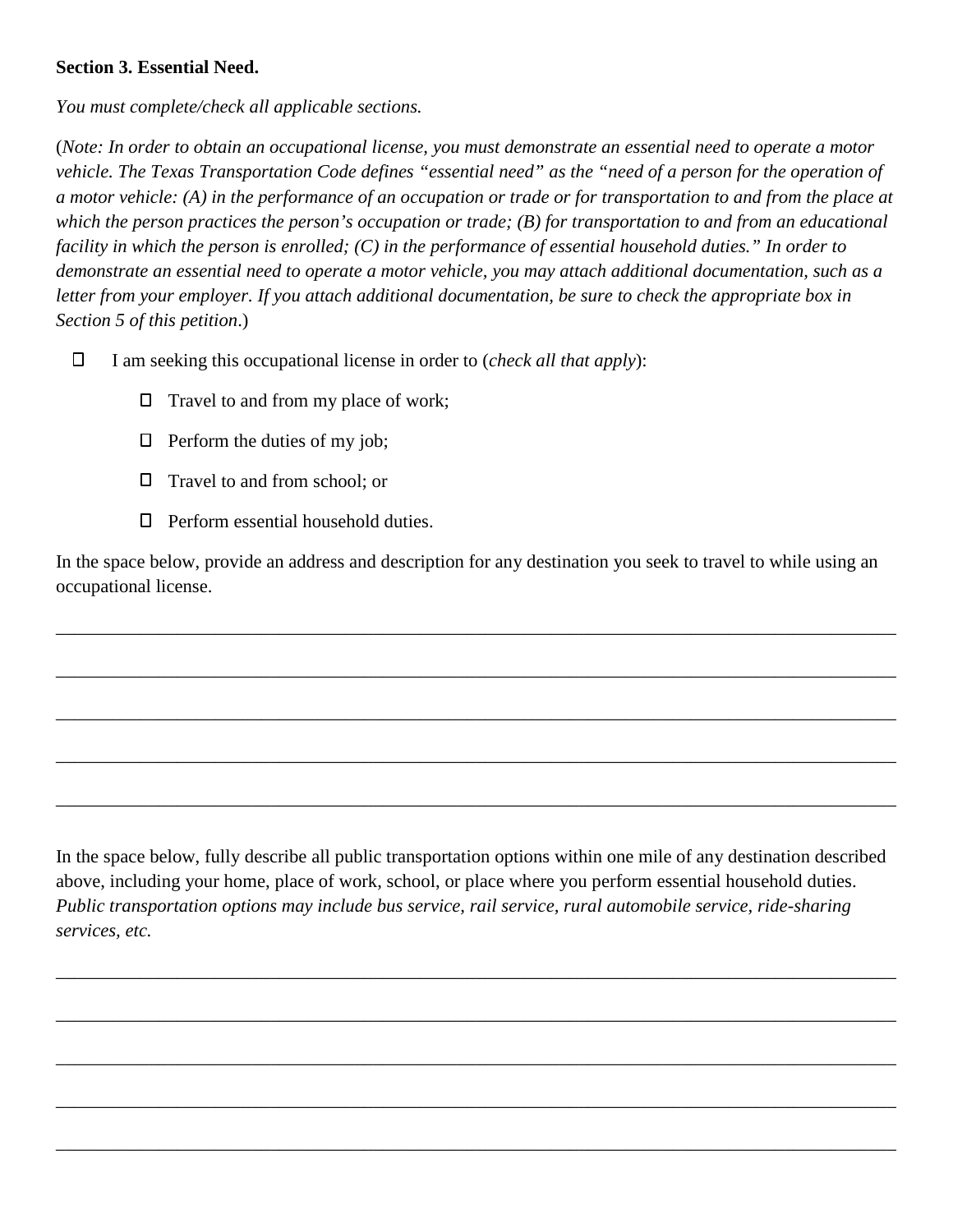$\Box$ I am the only member of my household who owns, leases, or has access to a motor vehicle.

|                                                | $\Box$ A member of my household other than me owns, leases, or has access to a motor vehicle. ( <i>Please</i> |
|------------------------------------------------|---------------------------------------------------------------------------------------------------------------|
| describe this person's weekly schedule below.) |                                                                                                               |

\_\_\_\_\_\_\_\_\_\_\_\_\_\_\_\_\_\_\_\_\_\_\_\_\_\_\_\_\_\_\_\_\_\_\_\_\_\_\_\_\_\_\_\_\_\_\_\_\_\_\_\_\_\_\_\_\_\_\_\_\_\_\_\_\_\_\_\_\_\_\_\_\_\_\_\_\_\_\_\_\_\_\_\_

\_\_\_\_\_\_\_\_\_\_\_\_\_\_\_\_\_\_\_\_\_\_\_\_\_\_\_\_\_\_\_\_\_\_\_\_\_\_\_\_\_\_\_\_\_\_\_\_\_\_\_\_\_\_\_\_\_\_\_\_\_\_\_\_\_\_\_\_\_\_\_\_\_\_\_\_\_\_\_\_\_\_\_\_

\_\_\_\_\_\_\_\_\_\_\_\_\_\_\_\_\_\_\_\_\_\_\_\_\_\_\_\_\_\_\_\_\_\_\_\_\_\_\_\_\_\_\_\_\_\_\_\_\_\_\_\_\_\_\_\_\_\_\_\_\_\_\_\_\_\_\_\_\_\_\_\_\_\_\_\_\_\_\_\_\_\_\_\_

\_\_\_\_\_\_\_\_\_\_\_\_\_\_\_\_\_\_\_\_\_\_\_\_\_\_\_\_\_\_\_\_\_\_\_\_\_\_\_\_\_\_\_\_\_\_\_\_\_\_\_\_\_\_\_\_\_\_\_\_\_\_\_\_\_\_\_\_\_\_\_\_\_\_\_\_\_\_\_\_\_\_\_\_

\_\_\_\_\_\_\_\_\_\_\_\_\_\_\_\_\_\_\_\_\_\_\_\_\_\_\_\_\_\_\_\_\_\_\_\_\_\_\_\_\_\_\_\_\_\_\_\_\_\_\_\_\_\_\_\_\_\_\_\_\_\_\_\_\_\_\_\_\_\_\_\_\_\_\_\_\_\_\_\_\_\_\_\_

- $\Box$ I own a bicycle or other means of non-motorized conveyance, described below.
- $\Box$  My work or school schedule is the same every week: I work or attend school during the following houses on the following days of the week (*check all that apply)*:
	- Monday: from to  $\Box$  $\Box$ Tuesday: from \_\_\_\_\_\_\_\_\_\_ to \_\_\_\_\_\_\_\_\_\_\_  $\Box$ Wednesday: from \_\_\_\_\_\_\_\_\_ to \_\_\_\_\_\_\_\_\_\_\_  $\Box$ Thursday: from \_\_\_\_\_\_\_\_\_ to \_\_\_\_\_\_\_\_\_\_  $\Box$ Friday: from \_\_\_\_\_\_\_\_\_ to \_\_\_\_\_\_\_\_\_ Saturday: from \_\_\_\_\_\_\_\_\_ to \_\_\_\_\_\_\_\_\_\_  $\Box$  $\Box$ Sunday: from to
- My work or school schedule varies from week to week. (*If you check this box, please provide a general*   $\Box$ *description of your work or school schedule below, including the total number of hours you work or attend school each week, days of the week on which you never work or attend school, days of the week on which you always work or attend school, and the earliest time your work or school day begins and the latest time your work or school day ends.*)

\_\_\_\_\_\_\_\_\_\_\_\_\_\_\_\_\_\_\_\_\_\_\_\_\_\_\_\_\_\_\_\_\_\_\_\_\_\_\_\_\_\_\_\_\_\_\_\_\_\_\_\_\_\_\_\_\_\_\_\_\_\_\_\_\_\_\_\_\_\_\_\_\_\_\_\_\_\_\_\_\_\_\_\_

\_\_\_\_\_\_\_\_\_\_\_\_\_\_\_\_\_\_\_\_\_\_\_\_\_\_\_\_\_\_\_\_\_\_\_\_\_\_\_\_\_\_\_\_\_\_\_\_\_\_\_\_\_\_\_\_\_\_\_\_\_\_\_\_\_\_\_\_\_\_\_\_\_\_\_\_\_\_\_\_\_\_\_\_

\_\_\_\_\_\_\_\_\_\_\_\_\_\_\_\_\_\_\_\_\_\_\_\_\_\_\_\_\_\_\_\_\_\_\_\_\_\_\_\_\_\_\_\_\_\_\_\_\_\_\_\_\_\_\_\_\_\_\_\_\_\_\_\_\_\_\_\_\_\_\_\_\_\_\_\_\_\_\_\_\_\_\_\_

\_\_\_\_\_\_\_\_\_\_\_\_\_\_\_\_\_\_\_\_\_\_\_\_\_\_\_\_\_\_\_\_\_\_\_\_\_\_\_\_\_\_\_\_\_\_\_\_\_\_\_\_\_\_\_\_\_\_\_\_\_\_\_\_\_\_\_\_\_\_\_\_\_\_\_\_\_\_\_\_\_\_\_\_

\_\_\_\_\_\_\_\_\_\_\_\_\_\_\_\_\_\_\_\_\_\_\_\_\_\_\_\_\_\_\_\_\_\_\_\_\_\_\_\_\_\_\_\_\_\_\_\_\_\_\_\_\_\_\_\_\_\_\_\_\_\_\_\_\_\_\_\_\_\_\_\_\_\_\_\_\_\_\_\_\_\_\_\_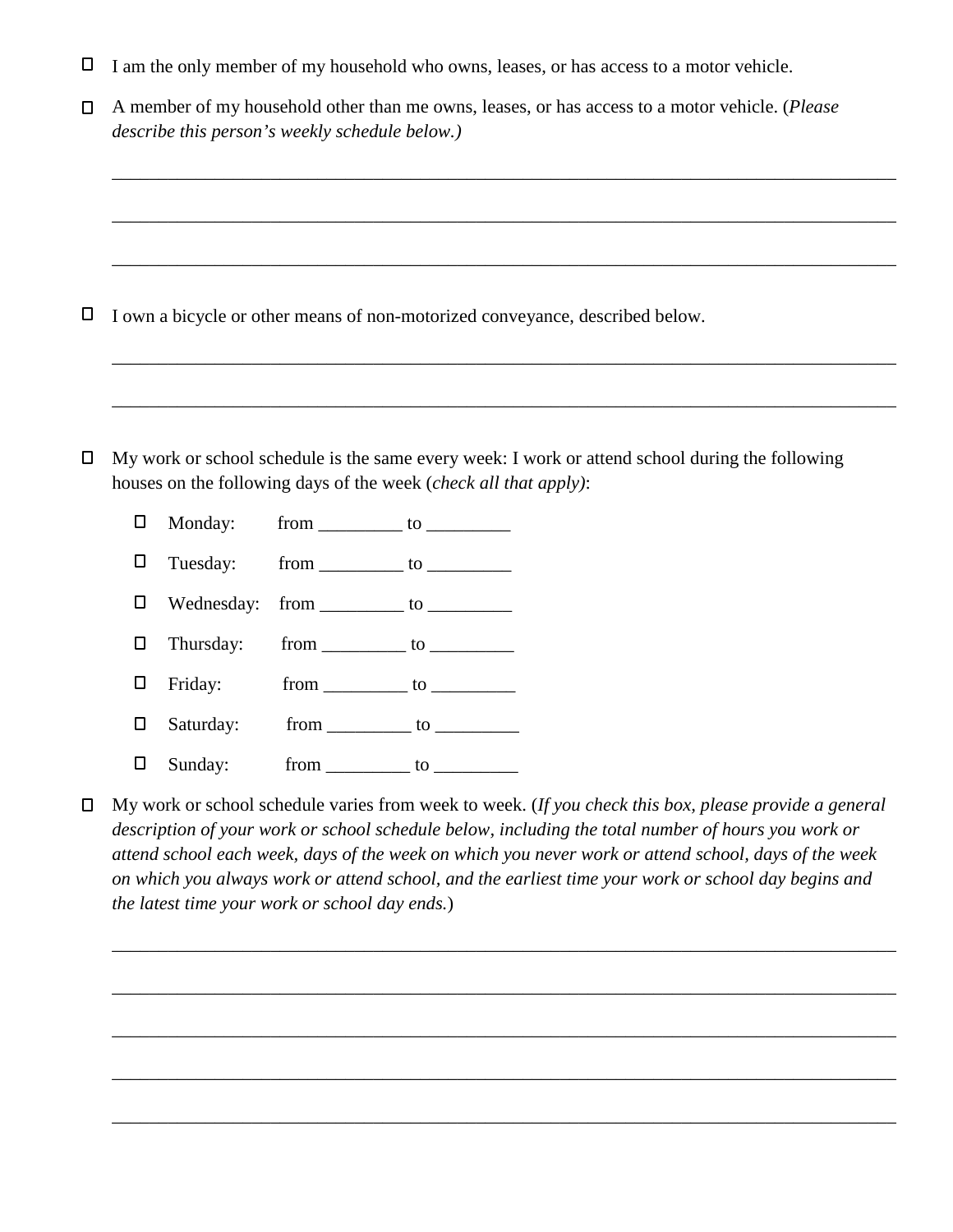| ⊔      |                                                     | My job duties include automobile travel. My employer requires me to travel by automobile to perform<br>the following tasks:                                                                   |  |  |
|--------|-----------------------------------------------------|-----------------------------------------------------------------------------------------------------------------------------------------------------------------------------------------------|--|--|
| □      | I perform the following essential household duties: |                                                                                                                                                                                               |  |  |
| $\Box$ |                                                     | In order to perform the essential household duties describe above, I must travel by automobile during the<br>following hours on the following days of the week (check all that apply):        |  |  |
|        | $\Box$                                              | Monday:                                                                                                                                                                                       |  |  |
|        | $\Box$                                              | Tuesday:                                                                                                                                                                                      |  |  |
|        | □                                                   | Wednesday:                                                                                                                                                                                    |  |  |
|        | $\Box$                                              | Thursday:                                                                                                                                                                                     |  |  |
|        | □                                                   | Friday:                                                                                                                                                                                       |  |  |
|        | □                                                   | Saturday:                                                                                                                                                                                     |  |  |
|        | □                                                   | Sunday:<br>$from$ to $\qquad$                                                                                                                                                                 |  |  |
| ⊔      | In order to:                                        |                                                                                                                                                                                               |  |  |
|        | $\Box$                                              | Travel to school;                                                                                                                                                                             |  |  |
|        | $\Box$                                              | Travel to my place of work;                                                                                                                                                                   |  |  |
|        | □                                                   | Perform my job duties; or                                                                                                                                                                     |  |  |
|        | $\Box$                                              | Travel to the place I perform essential household duties; I must travel by automobile to or<br>through the following Texas counties (please fully describe all counties and routes traveled): |  |  |
|        |                                                     |                                                                                                                                                                                               |  |  |

\_\_\_\_\_\_\_\_\_\_\_\_\_\_\_\_\_\_\_\_\_\_\_\_\_\_\_\_\_\_\_\_\_\_\_\_\_\_\_\_\_\_\_\_\_\_\_\_\_\_\_\_\_\_\_\_\_\_\_\_\_\_\_\_\_\_\_\_\_\_\_\_\_\_\_\_\_\_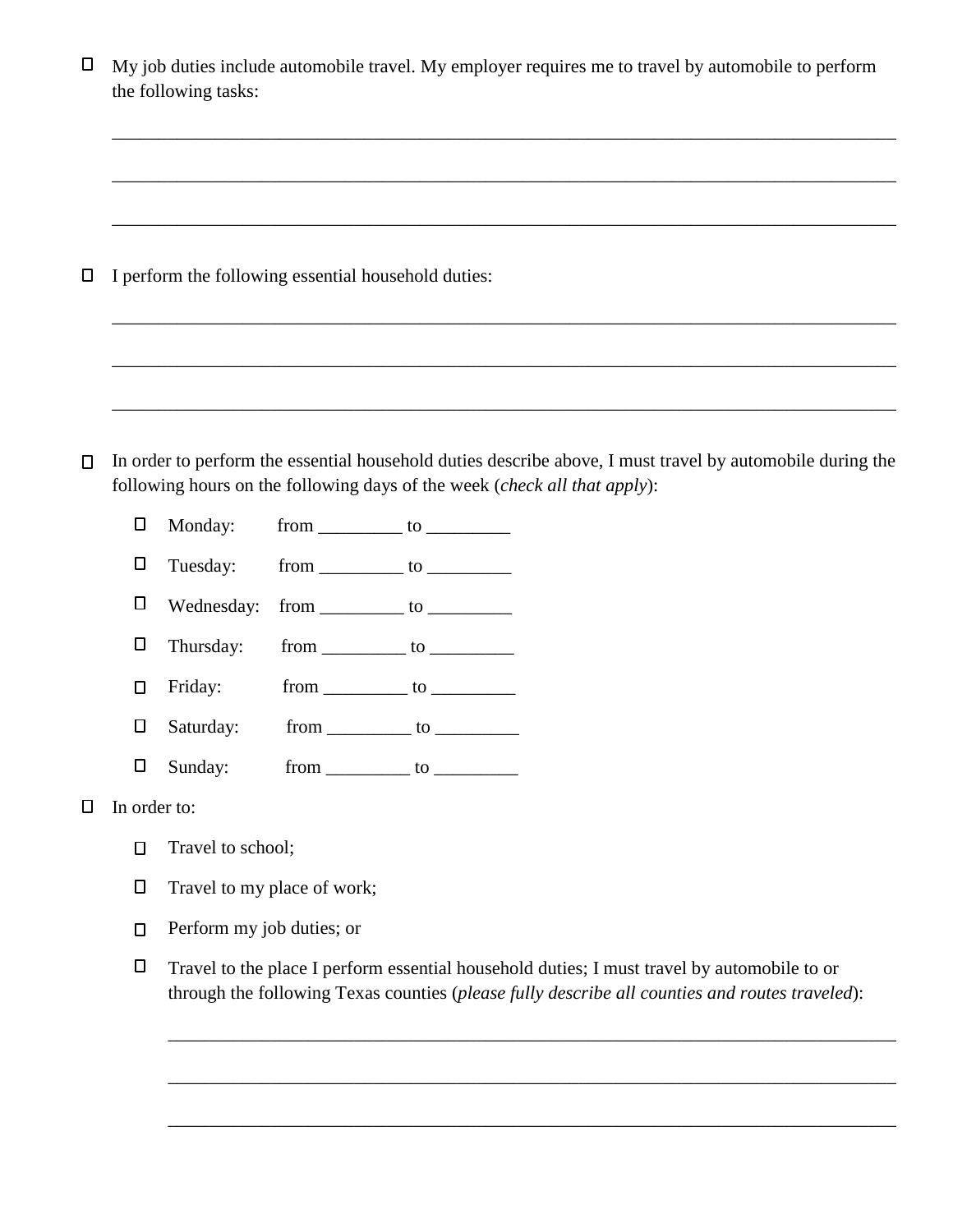### **Section 4. Suspension History.**

*You must complete/check all applicable sections.*

- $\Box$ My driver's license has previously been suspended for:
	- $\Box$ A second or subsequent conviction for Driving While Intoxicated (Section 49.04, Penal Code); Intoxication Assault (Section 49.07, Penal Code), or Intoxication Manslaughter (Section 49.08, Penal Code), committed within five years of a previous conviction for Driving While Intoxicated (Section 49.04, Penal Code); Intoxication Assault (Section 49.08, Penal Code), or Intoxication Manslaughter (Section 49.08, Penal Code).
- $\Box$ In the past five years, my license has been suspended for:
	- $\Box$ A refusal to submit to the taking of a breath or blood specimen following an arrest for an offense prohibiting the operation of a motor vehicle or an offense prohibiting the operation of a watercraft while intoxicated, under the influence of alcohol, or under the influence of a controlled substance.
	- An analysis of a breath or blood specimen showing an alcohol concentration of .08 or above,  $\Box$ following an arrest for an offense prohibiting the operation of a motor vehicle or water craft while intoxicated.
	- A conviction for Driving While Intoxicated (Section 49.04, Penal Code); Intoxication Assault  $\Box$ (Section 49.07, Penal Code), or Intoxication Manslaughter (Section 49.08, Penal Code).
	- A conviction for an offense other than Driving While Intoxicated (Section 49.04, Penal Code);  $\Box$ Intoxication Assault (Section 49.07, Penal Code), or Intoxication Manslaughter (Section 49.08, Penal Code) prohibiting the operation of a motor vehicle or watercraft while intoxicated, under the influence of alcohol, or under the influence of a controlled substance.

#### **Section 5. Additional Documents.**

*You must complete/check all applicable sections.*

- $\Box$ I have obtained evidence of financial responsibility, which is attached to my petition. (*Note: You may not be issued an occupational license unless you obtain evidence of financial responsibility.*)
- $\Box$ I have attached a certified copy of my driving record to this petition. (*Note: the court cannot grant your petition without reviewing your driving record.*

\_\_\_\_\_\_\_\_\_\_\_\_\_\_\_\_\_\_\_\_\_\_\_\_\_\_\_\_\_\_\_\_\_\_\_\_\_\_\_\_\_\_\_\_\_\_\_\_\_\_\_\_\_\_\_\_\_\_\_\_\_\_\_\_\_\_\_\_\_\_\_\_\_\_\_\_\_\_\_\_\_\_\_\_

\_\_\_\_\_\_\_\_\_\_\_\_\_\_\_\_\_\_\_\_\_\_\_\_\_\_\_\_\_\_\_\_\_\_\_\_\_\_\_\_\_\_\_\_\_\_\_\_\_\_\_\_\_\_\_\_\_\_\_\_\_\_\_\_\_\_\_\_\_\_\_\_\_\_\_\_\_\_\_\_\_\_\_\_

\_\_\_\_\_\_\_\_\_\_\_\_\_\_\_\_\_\_\_\_\_\_\_\_\_\_\_\_\_\_\_\_\_\_\_\_\_\_\_\_\_\_\_\_\_\_\_\_\_\_\_\_\_\_\_\_\_\_\_\_\_\_\_\_\_\_\_\_\_\_\_\_\_\_\_\_\_\_\_\_\_\_\_\_

- $\Box$ I have attached documents which demonstrate my essential need to operate a motor vehicle.
- I have attached other documents, which are described below:  $\Box$